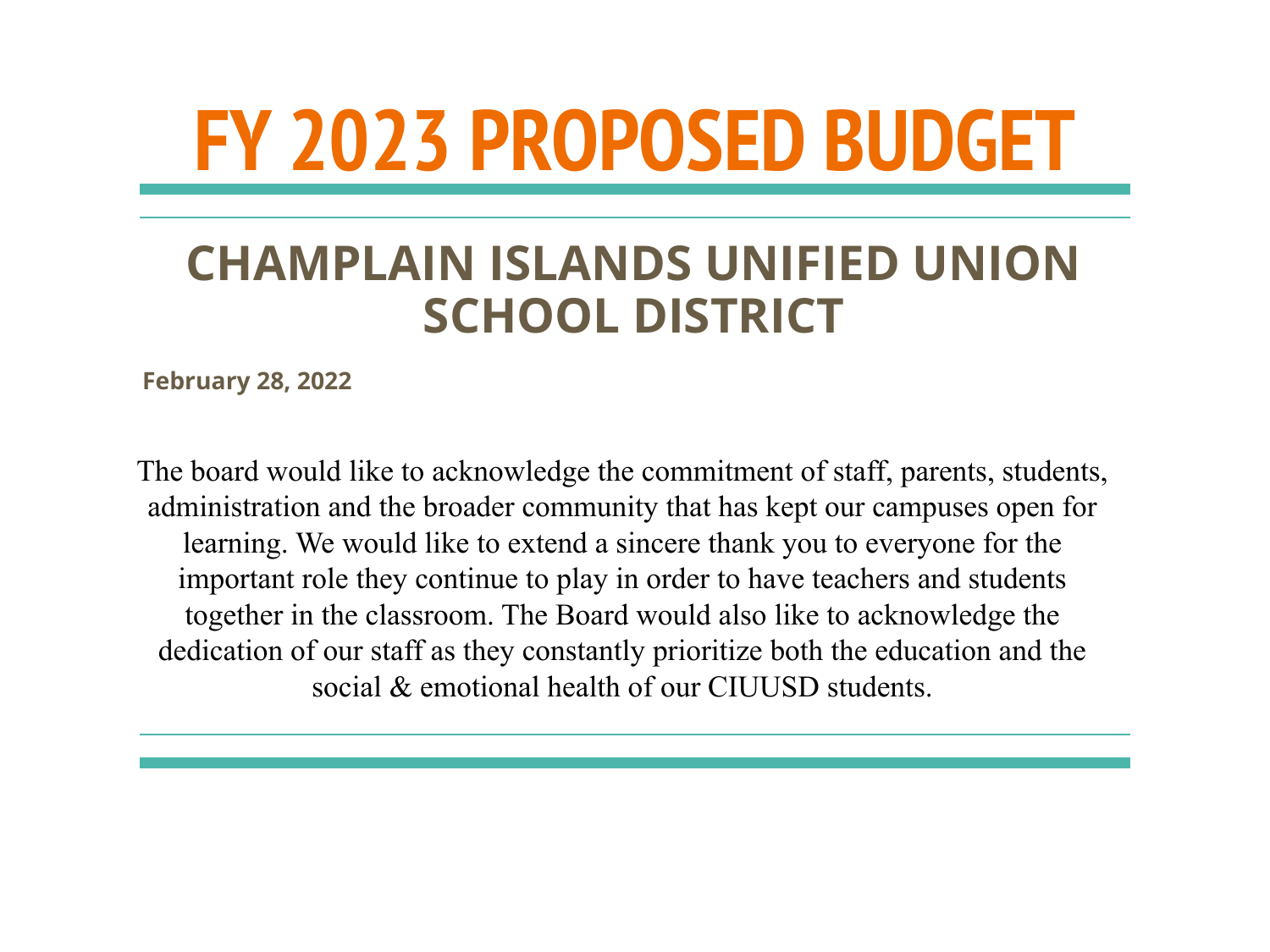## **THE GOALS OF THE CIUUSD**

The ACT 46 Study Committee identified "**Expanding student opportunities while reorganizing into more financially sustainable governance structure(s) underscored the Committee's focus."** in the Executive Summary of the ACT 46 Report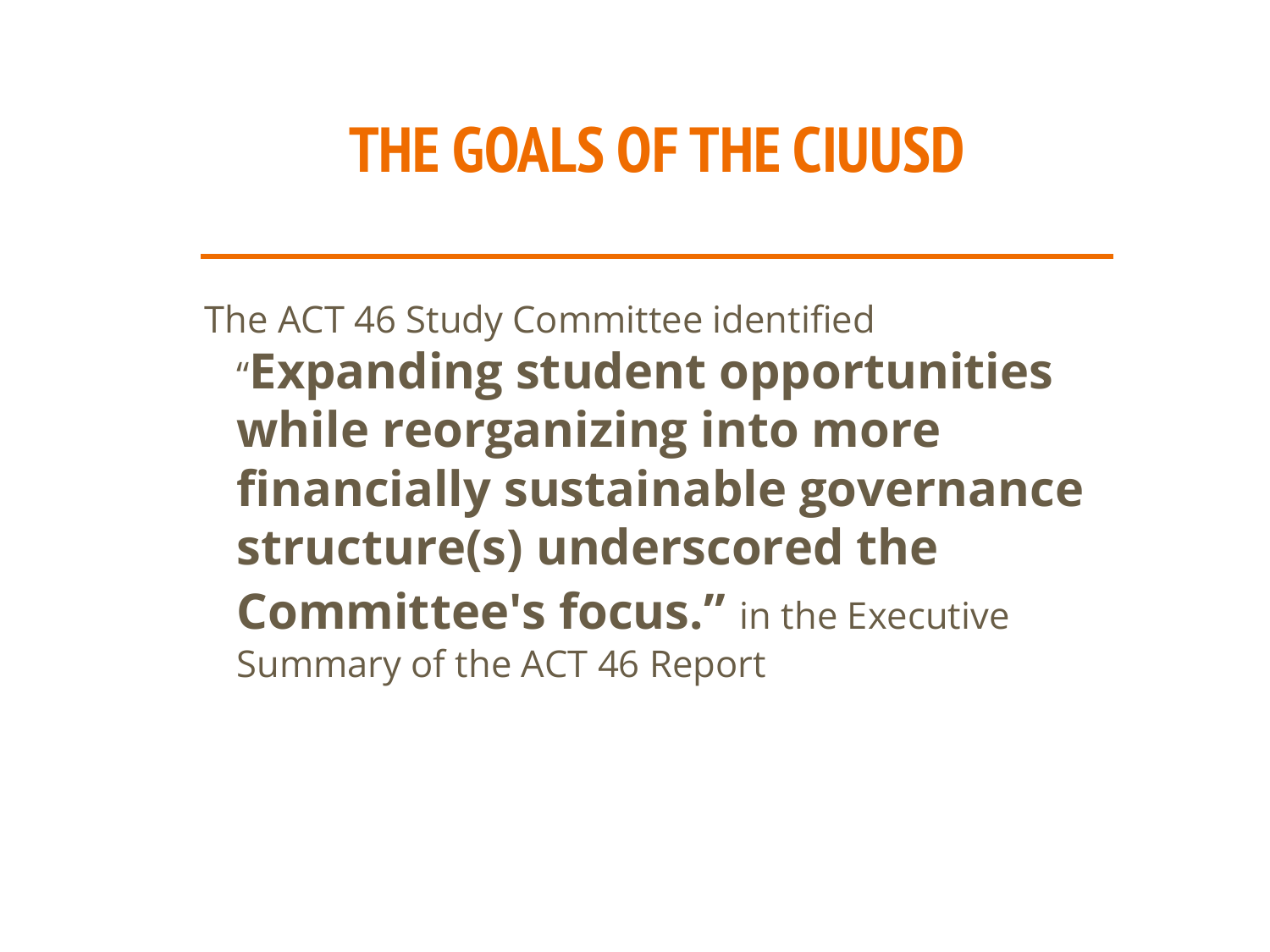### **BUDGET HIGHLIGHTS**

- **Decrease of 13 7-12 tuition students.**
- **Addition of \$85,000/year for 3 years for Grand Isle Boiler Lease (to own).**
- **Addition of a 1.0 FTE Reading Specialist.**
- **Addition of a 1.0 FTE Social/Emotional Interventionist.**
- **Additional Curriculum Support Materials.**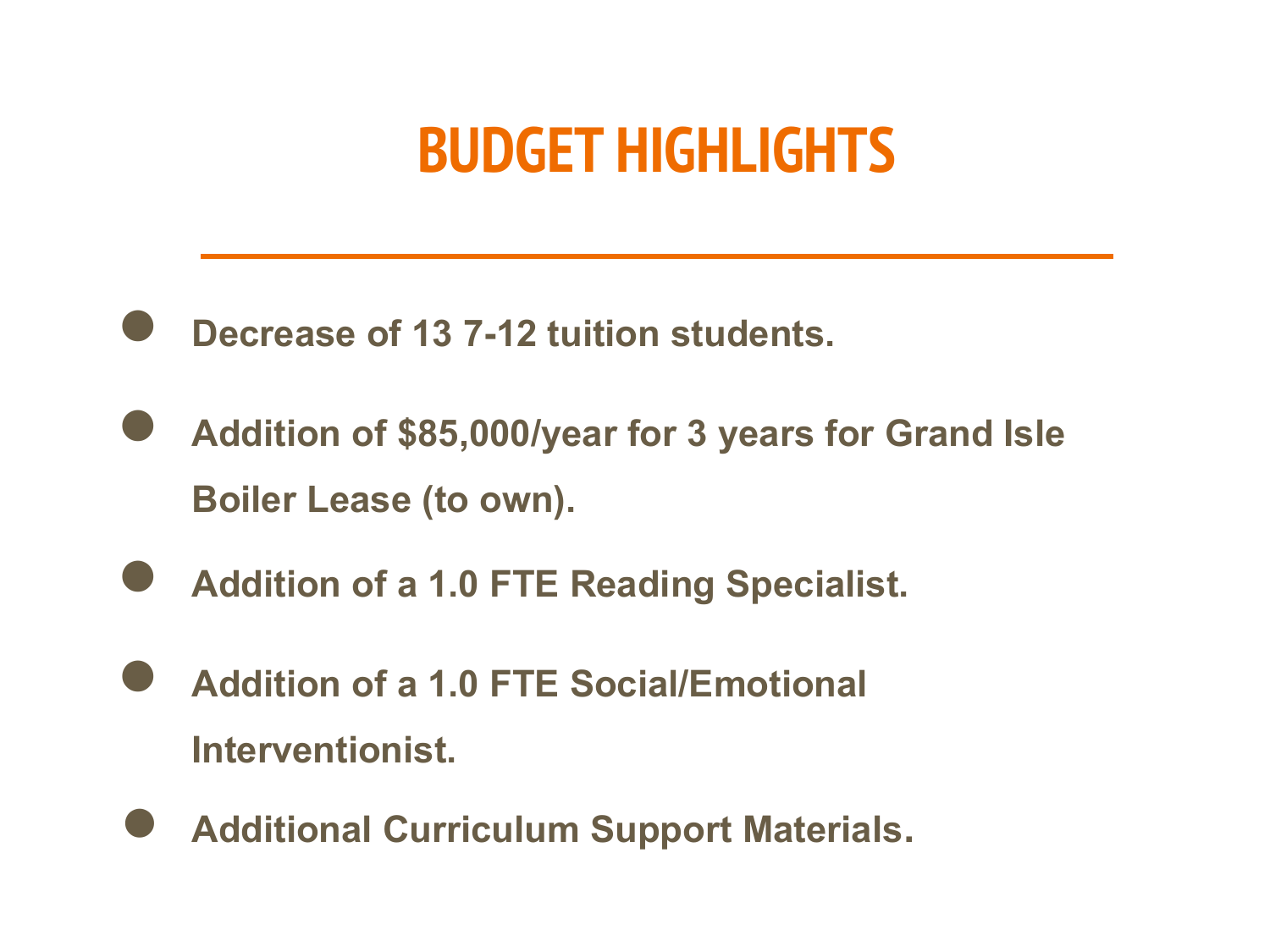### **OPPORTUNITIES FOR TAXPAYERS**

ACT 46 provided incentives for voluntary mergers. In the fourth year that incentive is a 2 cent reduction of the merged districts combined tax rate.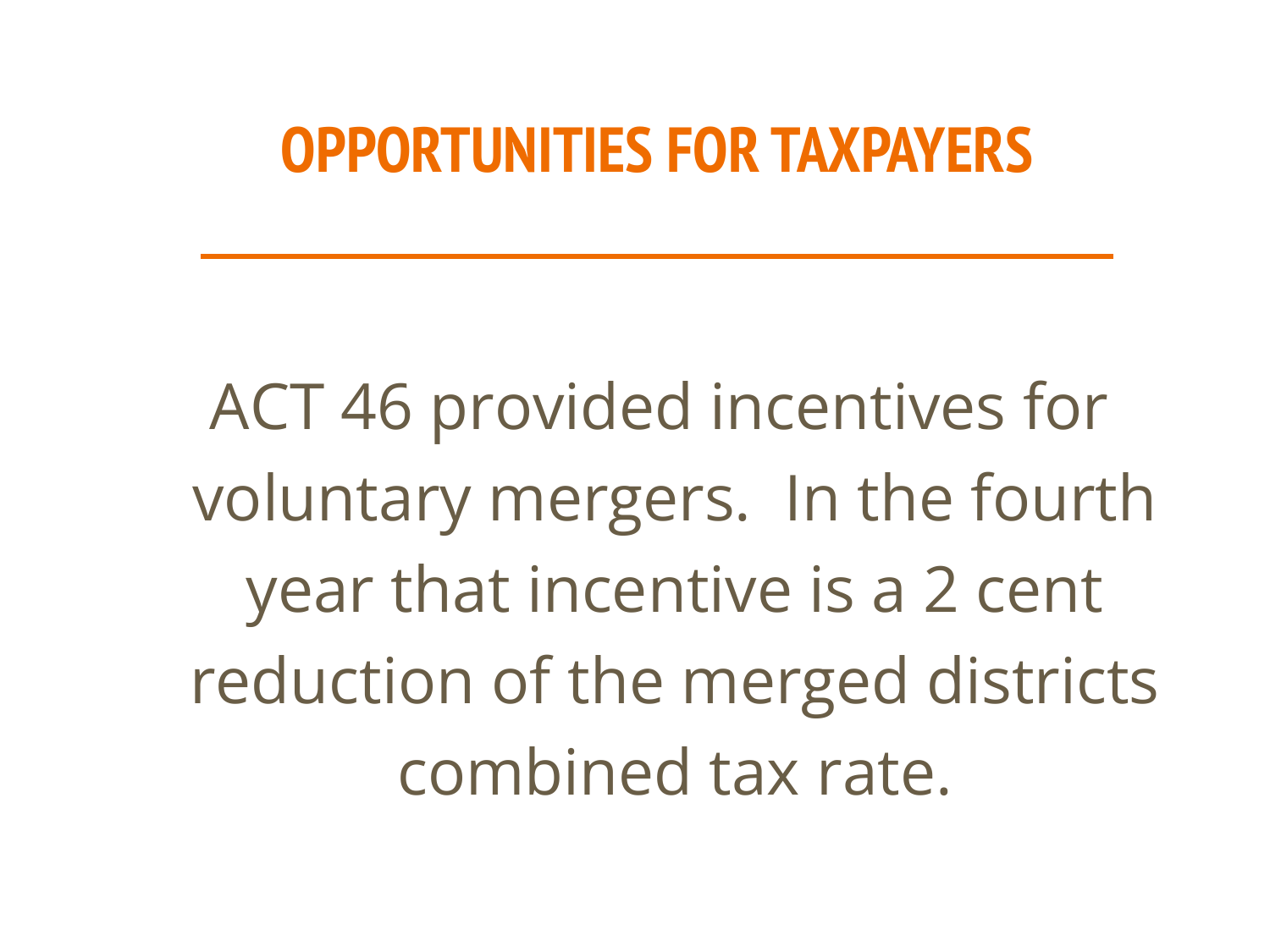# **EQUALIZED PUPILS**

Not to be confused with the number of students attending or the number of students in the school district, the Equalized Pupil count is the weighted average number of pupils. This number is determined by the state. It is the number used for the Homestead Tax rate calculation.

| <b>FY2023</b> | <b>FY2022</b> | <b>FY2021</b> |
|---------------|---------------|---------------|
| 406.44        | 404.54        | 410.54        |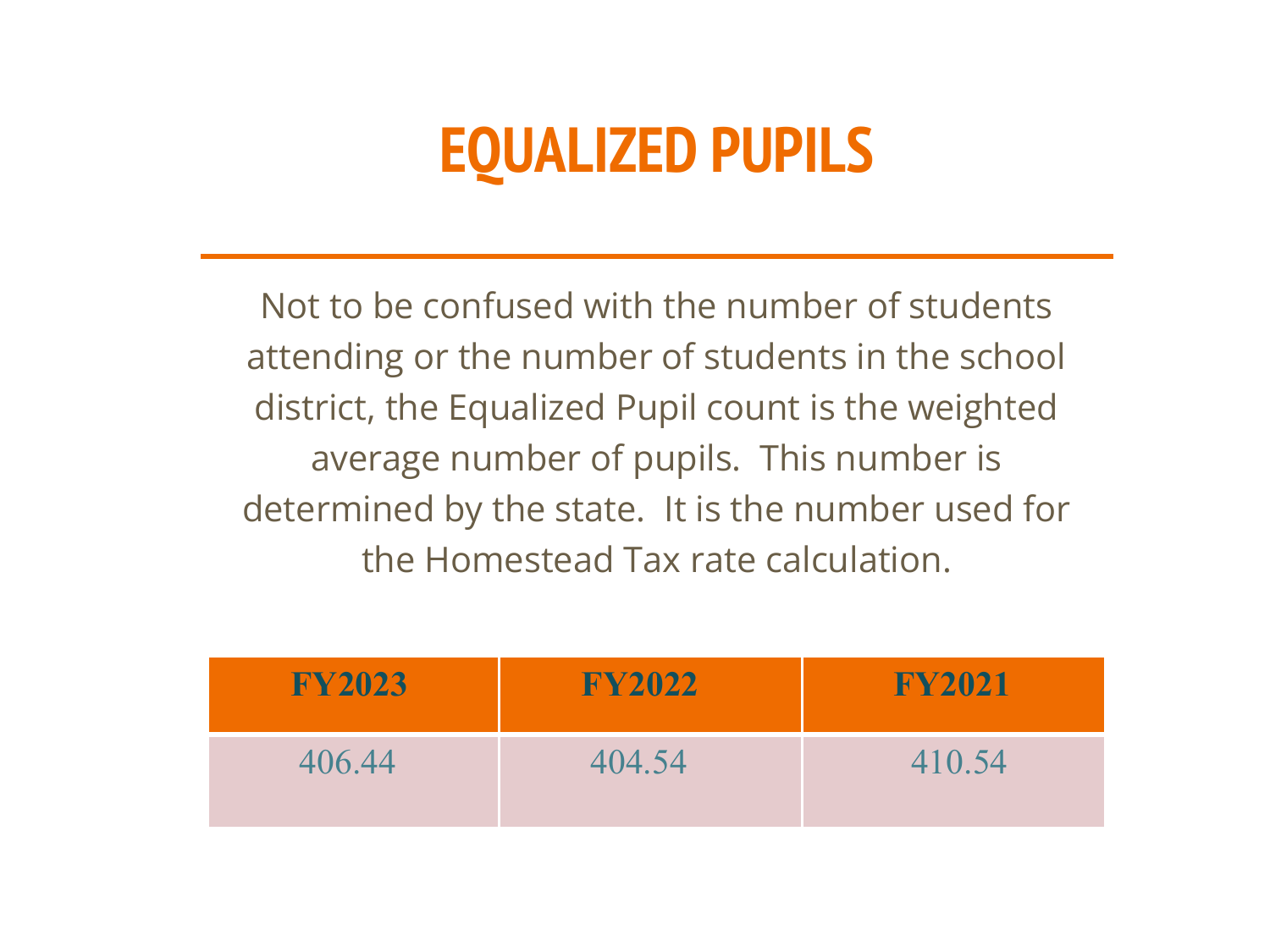### **BUDGET FINANCIAL HIGHLIGHTS**

| FY 2023 CIUUSD                |                |                |                           |          |  |
|-------------------------------|----------------|----------------|---------------------------|----------|--|
|                               | 2023 Budget    | 2022 Budget    | Increase or<br>(Decrease) | % Change |  |
| Operational                   | \$4,895,139    | \$4,650,628    | \$244,511                 | 5.3%     |  |
| Tuition                       | \$3,035,856    | \$3,245,945    | \$(210,089)               | (6.5%)   |  |
| Special Ed/EEE/Title 1 (net)  | \$808,465      | \$588,497      | \$219,968                 | 37.4%    |  |
| <b>Total Expenses</b>         | \$8,739,460    | \$8,485,070    | \$254,390                 | 3.0%     |  |
| <b>Total Revenues</b>         | ( \$1,103,400) | (51, 157, 790) | (554, 390)                | (.05%)   |  |
| <b>NET EDUCATION SPENDING</b> | \$7,636,060    | \$7,327,280    | \$308,780                 | 4.2%     |  |
| <b>NET COST PER PUPIL</b>     | \$18,788       | \$18,175       | \$613                     | 3.4%     |  |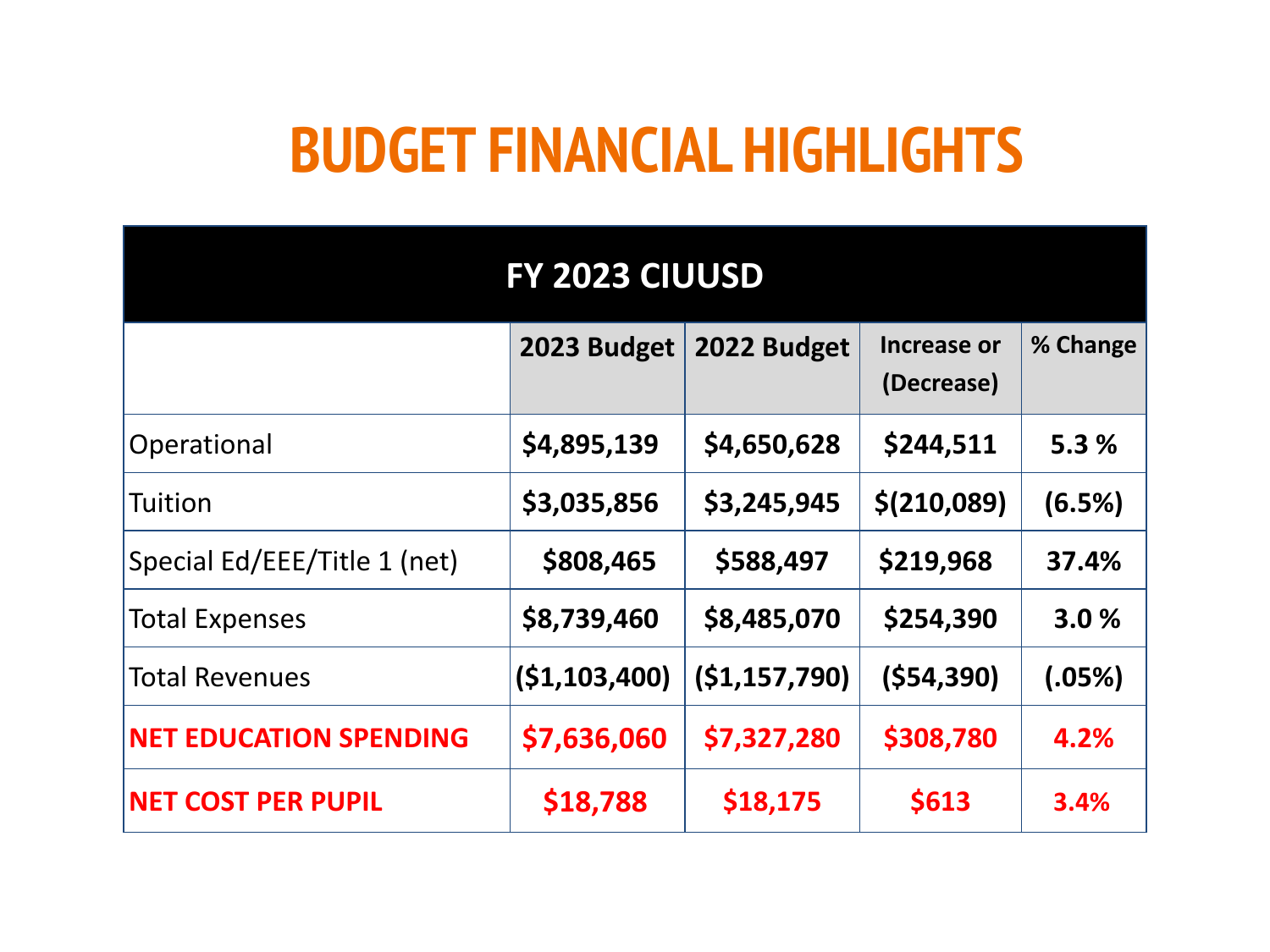# **THE PROPERTY TAX FORMULA**

### **EXPENDITURES \$8,739,460**

Expenditures are the total dollars a school district intends to spend.

### **MINUS LOCAL REVENUES \$1,103,400**

Local revenues are money the district has or is owed (e.g., federal dollars, state aid for special education, transportation, tuitions, surplus, interest).

### **EDUCATION SPENDING \$7,636,060**

Education spending is the amount that needs to be raised by education property taxes, augmented by the Education Fund.

#### **DIVIDED BY EQUALIZED PUPILS 406.44**

Equalized pupils is a two-year weighted average.

### **ED SPENDING PER EQUALIZED PUPIL \$18,788**

Ed spending divided by equalized pupils.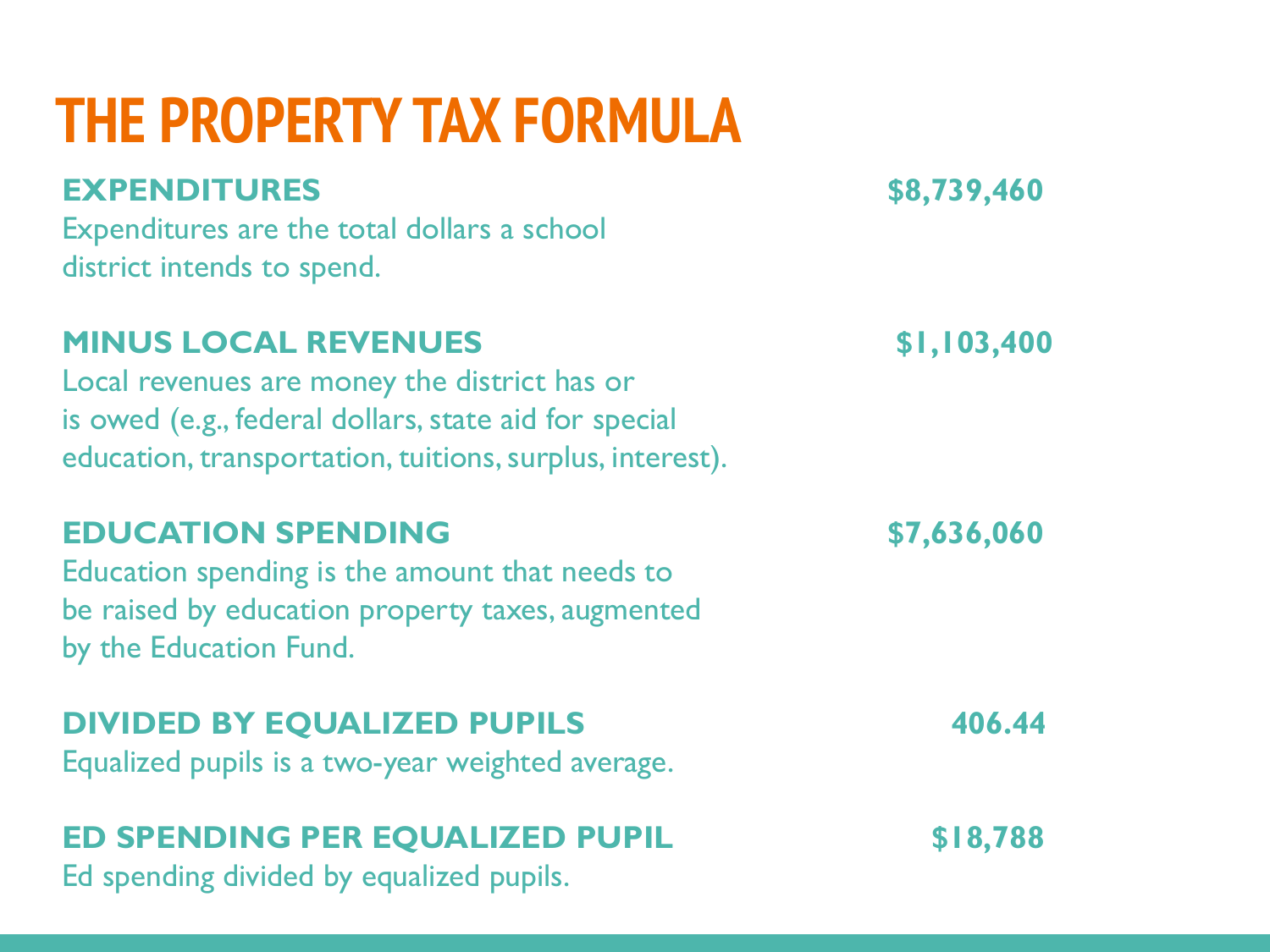### **NEXT…**

| <b>PROPERTY TAX YIELD PER \$1 OF TAX RATE</b><br>Formerly referred to as the Base Amount, which is<br>set by the state and used to compare to a district's<br>education spending per equalized pupil.                            | \$12,937 |
|----------------------------------------------------------------------------------------------------------------------------------------------------------------------------------------------------------------------------------|----------|
| <b>EQUALIZED TAX RATE TO BE PRORATED</b><br>Ed spending per equalized pupil divided by<br>property tax yield, less 2-cent Act 46                                                                                                 | \$1.43   |
| <b>COMMON LEVEL OF APPRAISAL</b>                                                                                                                                                                                                 |          |
| <b>Grand Isle</b>                                                                                                                                                                                                                | 91.53%   |
| <b>Isle La Motte</b>                                                                                                                                                                                                             | 90.29%   |
| <b>North Hero</b>                                                                                                                                                                                                                | 88.60%   |
| CLA is the ratio of the town's listed property values<br>versus the state's estimated values. The state's value<br>is set by actual sales averaged over three years.                                                             |          |
| <b>ESTIMATED HOMESTEAD TAX RATE</b>                                                                                                                                                                                              |          |
| <b>Grand Isle</b>                                                                                                                                                                                                                | \$1.566  |
| <b>Isle La Motte</b>                                                                                                                                                                                                             | \$1.588  |
| <b>North Hero</b>                                                                                                                                                                                                                | \$1.619  |
| Equalized tax rate divided by the CLA. This is<br>multiplied by the assessed value of your home and<br>divided by 100. The resulting education tax is added<br>to the municipal tax to calculate your total property<br>tax due. |          |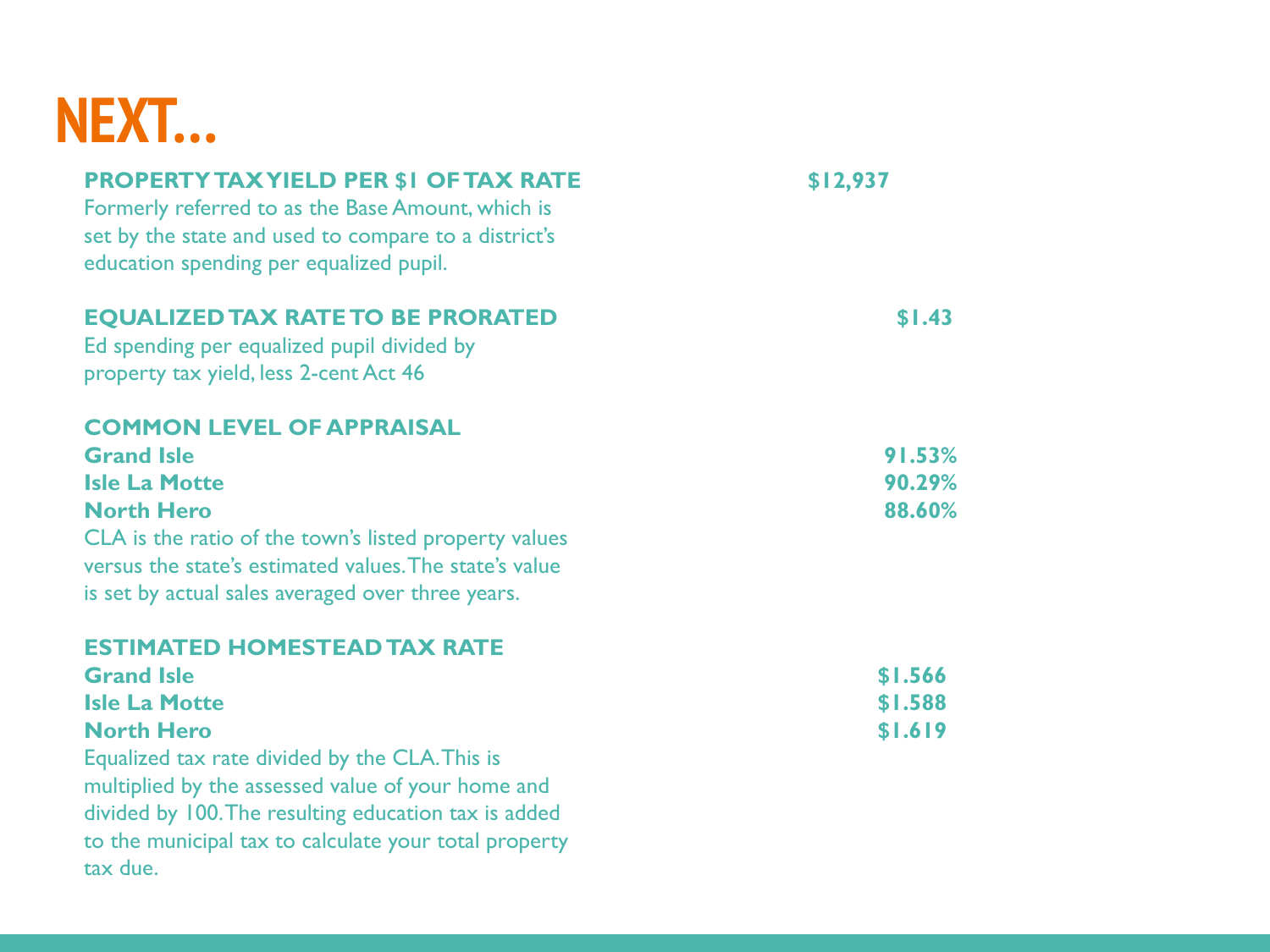### **OTHER** SITUATIONS…

#### **INCOME SENSITIVITY**

- **• Taxes based on income instead of property value.** 
	- Tax liability can be based on taxable income for household income up to \$136,900 for 2021 tax year.
- **• You must apply for a property tax adjustment.**
	- Download forms at: http://tax.vermont.gov/property-owners/property-tax-adjustm ent-claim.

#### **• Estimated income percentage**

**• All three towns 2.42%**

#### **ESTIMATED NON-HOMESTEAD TAX RATE**

| <b>•Grand Isle</b>    | <u>1.619</u> |
|-----------------------|--------------|
| <b>•Isle La Motte</b> | 1.641        |
| <b>•North Hero</b>    | 1.673        |

•Non homestead base rate divided by CLA. The resulting non-homestead rate is multiplied by the assessed value, divided by 100, and added to the municipal tax to determine your non-homestead property tax.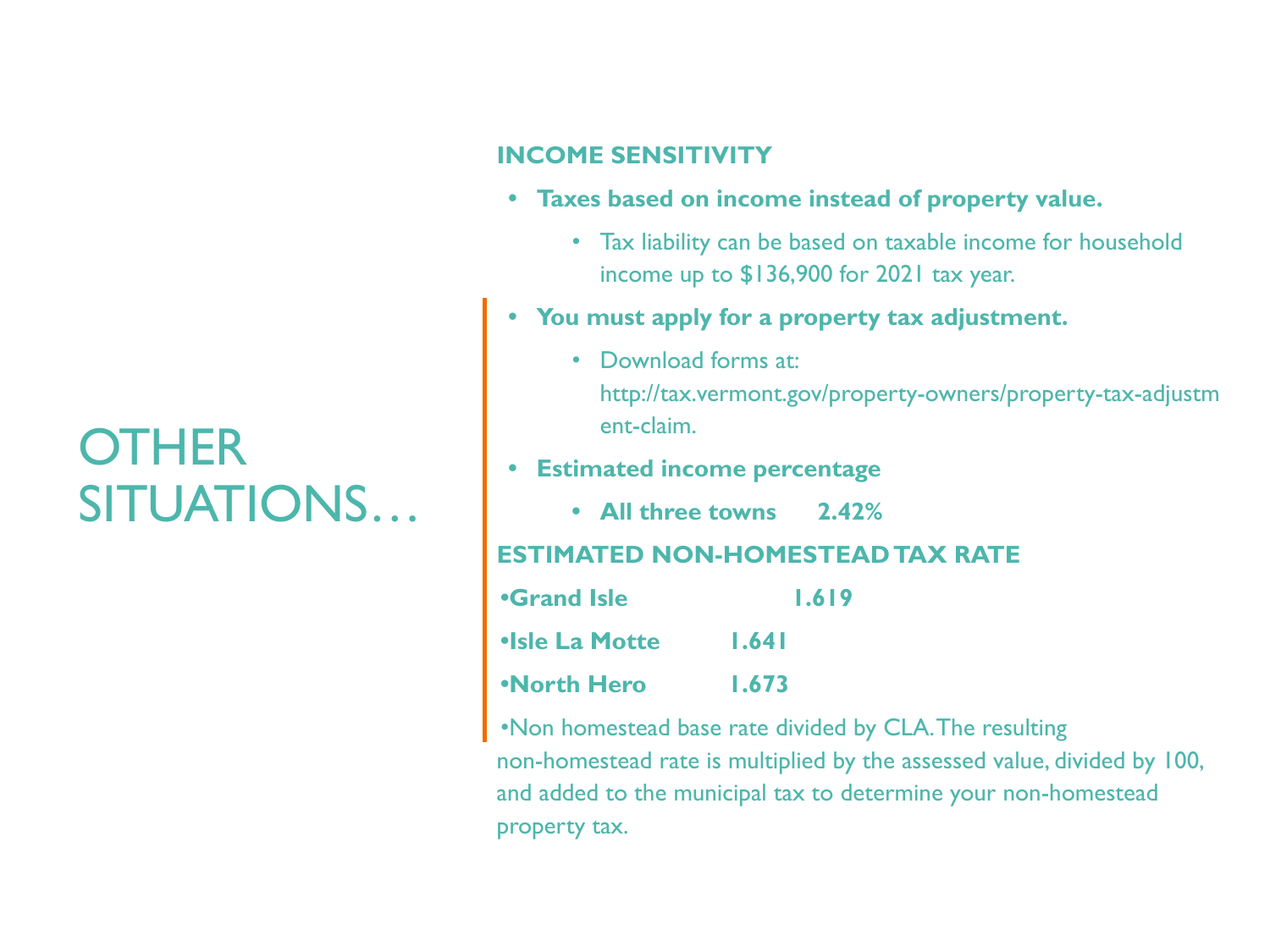# **HOMESTEAD PROPERTY TAX CREDIT**

- Based on total adjusted Household Income
- Covers "Homestead"
	- Residence and surrounding land (up to 2 acres)
- Must be Vermont resident all year and not a dependent
- Must file Homestead Declaration and Property Tax Credit Claim annually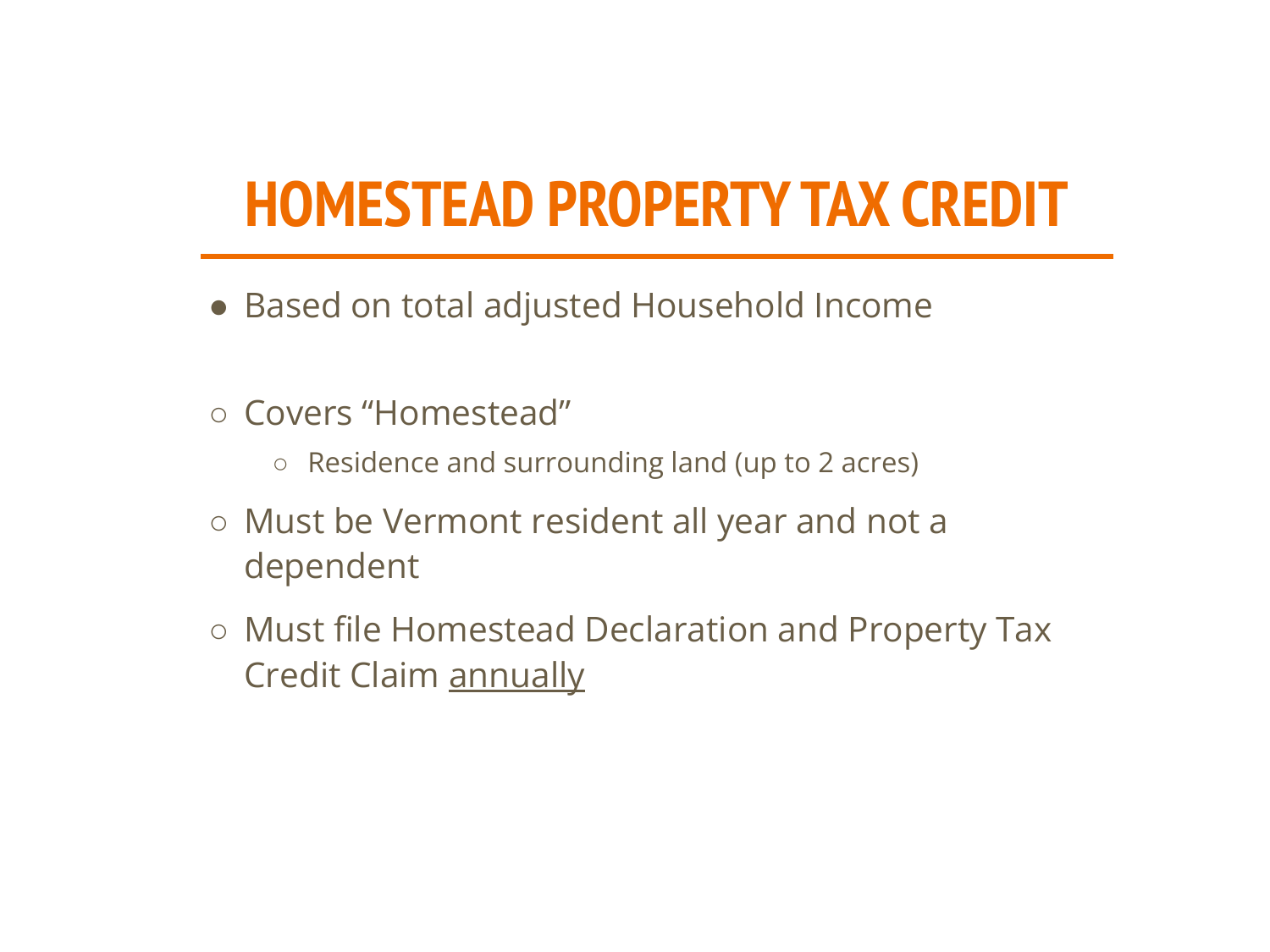| FY 2023 CIUUSD Proposed School Budget Detail                         |             |             |                                  |                                                                 |
|----------------------------------------------------------------------|-------------|-------------|----------------------------------|-----------------------------------------------------------------|
|                                                                      | 2023 Budget | 2022 Budget | <b>Increase or</b><br>(Decrease) | <b>Notes</b>                                                    |
| Instructional                                                        | \$5,016,230 | \$5,051,855 | ( \$35, 625)                     | Decrease due to lower<br>tuition costs                          |
| <b>Title 1</b>                                                       | \$18,841    | \$18,841    | \$0                              |                                                                 |
| Pre K                                                                | \$151,428   | \$154,263   | (52, 834)                        |                                                                 |
| <b>Special Education</b>                                             | \$539,667   | \$361,787   | \$177,879                        | <b>BI and Social &amp; Emotional</b><br><b>Interventionists</b> |
| <b>EEE</b> (early education)                                         | \$0         | \$0         | \$0                              |                                                                 |
| <b>Student Body Activities</b>                                       | \$97,956    | \$51,956    | \$46,000                         | <b>Exploratory</b>                                              |
| <b>Summer School</b>                                                 | \$573       | \$1,650     | (\$1,077)                        |                                                                 |
| <b>Guidance</b>                                                      | \$88,146    | \$84,622    | \$3,523                          |                                                                 |
| <b>Health Services</b>                                               | \$224,104   | \$236,905   | (512,801)                        | <b>Lower Health Services</b><br><b>Assessment</b>               |
| <b>Library &amp; Technology</b>                                      | \$134,814   | \$76,618    | \$58,196                         | .8 FTE Technology Support                                       |
| <b>Board of Education</b>                                            | \$39,601    | \$39,101    | \$0                              |                                                                 |
| <b>Assessment from Grand Isle</b><br><b>Supervisory Union (GISU)</b> | \$649,006   | \$636,191   | \$12,815                         |                                                                 |
| <b>Principal Services (includes</b><br>most school office expenses)  | \$462,632   | \$457,567   | \$5,065                          |                                                                 |
| <b>Spec. Ed Assessment (GISU)</b>                                    | \$263,799   | \$392,743   | (\$128,944)                      | More.                                                           |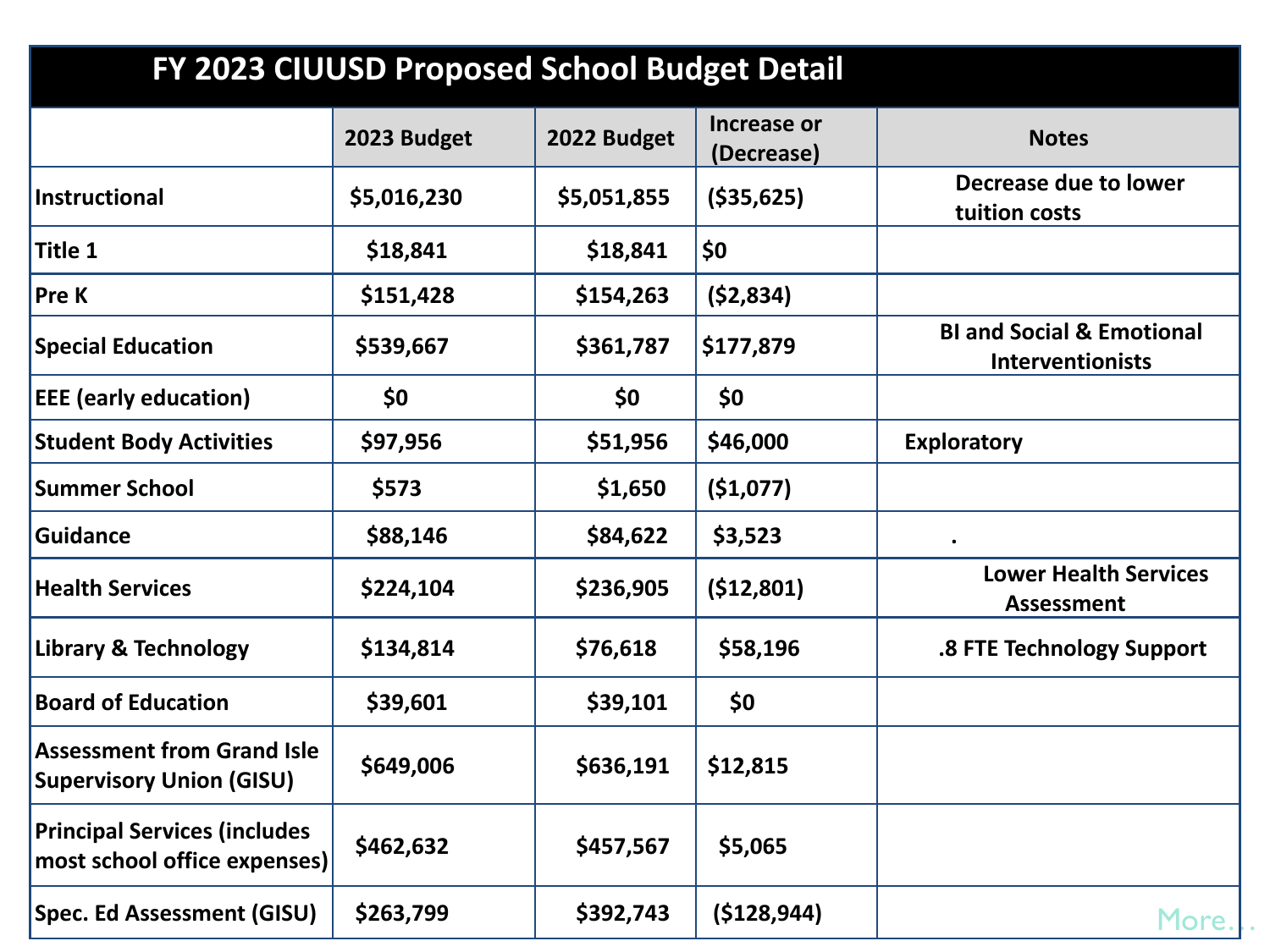### **FY 2023 CIUUSD Proposed School Budget Detail (cont)**

|                               | 2023 Budget | 2022 Budget | Increase or<br>(Decrease) | <b>Notes</b>                                              |
|-------------------------------|-------------|-------------|---------------------------|-----------------------------------------------------------|
| <b>Short Term Loans</b>       | \$89,566    | \$0         | \$89,566                  | <b>New Wood Pellet Boiler</b><br><b>Lease to Purchase</b> |
| <b>Operations/Maintenance</b> | \$586,566   | \$553,513   | \$33,053                  | <b>Wage/Benefits increase</b>                             |
| Transportation                | \$336,532   | \$327,459   | \$9,073                   | <b>Per Bus contract</b>                                   |
| <b>Food Service Transfers</b> | \$40,000    | \$40,000    | \$0                       | <b>Food service allocation</b>                            |
| <b>Other Outlays</b>          | \$0         | \$0         | \$0                       |                                                           |
| <b>Total Expenses</b>         | \$8,739,460 | \$8,485,070 | \$254,389                 | 3.0%                                                      |
| <b>Total Revenues</b>         | \$1,103,400 | \$1,157,790 | (\$54,390)                | (.047%)                                                   |
| <b>NET EDUCATION SPENDING</b> | \$7,636,080 | \$7,327,280 | \$308,780                 | 4.2%                                                      |
| <b>Ed Spending per Pupil</b>  | \$18,788    | \$18,175    | \$613                     | 3.4%                                                      |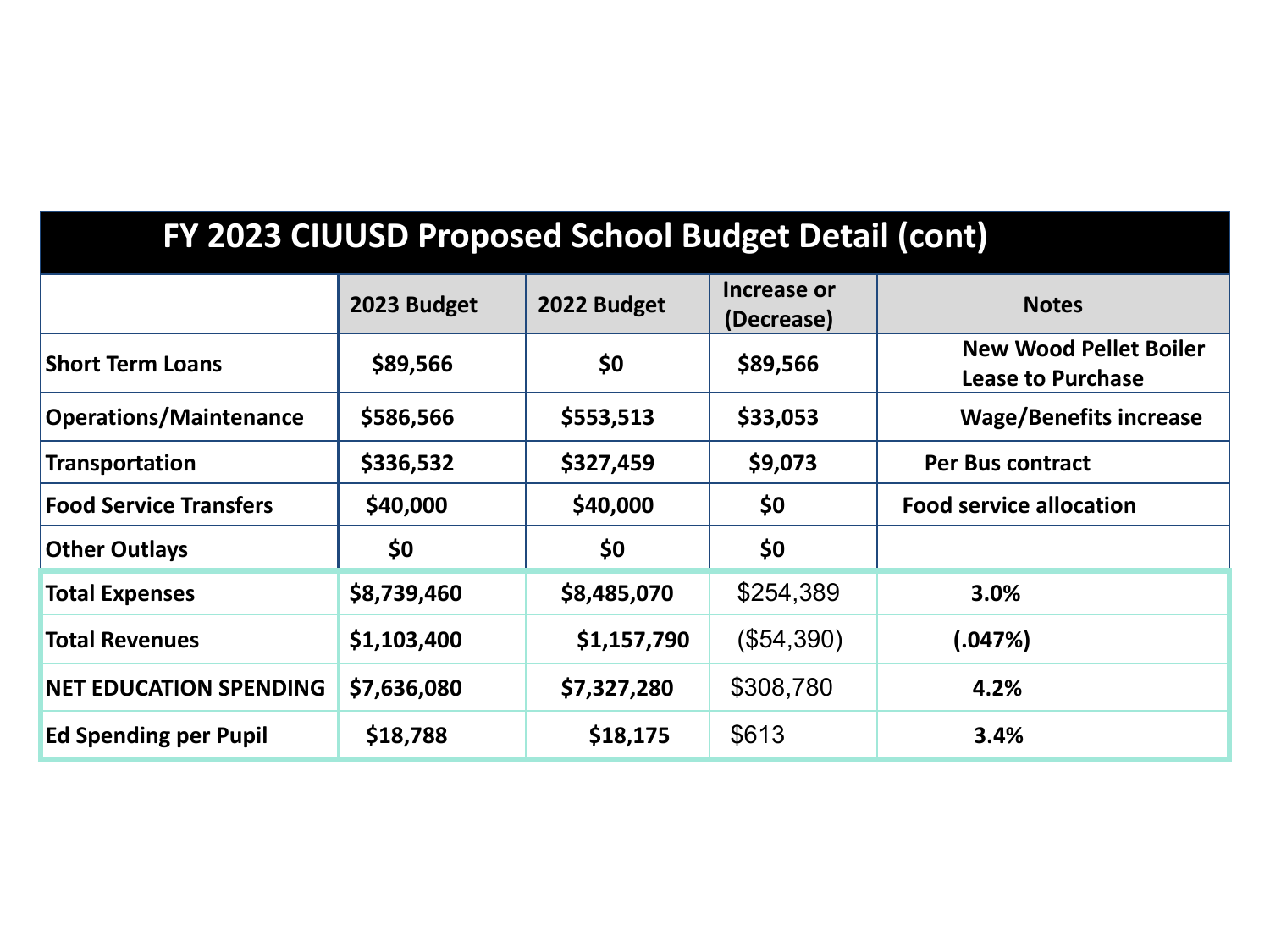# **COMMON LEVEL OF APPRAISAL (CLA)**

This is the ratio applied by the state to equalize local grand lists to reflect market conditions for property value. It is established annually by the Vermont Department of Taxes. This is necessary because we start with a statewide tax rate and that rate is modified to reflect the local housing market. A value of less than 100 indicates that on average properties are being sold for more than the local assessment. A reduction in the CLA results in an increase in the actual tax rate.

| <b>TOWN</b>          | 2023   | 2022      | <b>CHANGE</b> |
|----------------------|--------|-----------|---------------|
| <b>GRAND ISLE</b>    | 91.53% | $95.41\%$ | $(3.88\%)$    |
| <b>ISLE LA MOTTE</b> | 90.29% | 97.11%    | $(6.82\%)$    |
| <b>NORTH HERO</b>    | 88.60% | 92.86%    | $(4.26\%)$    |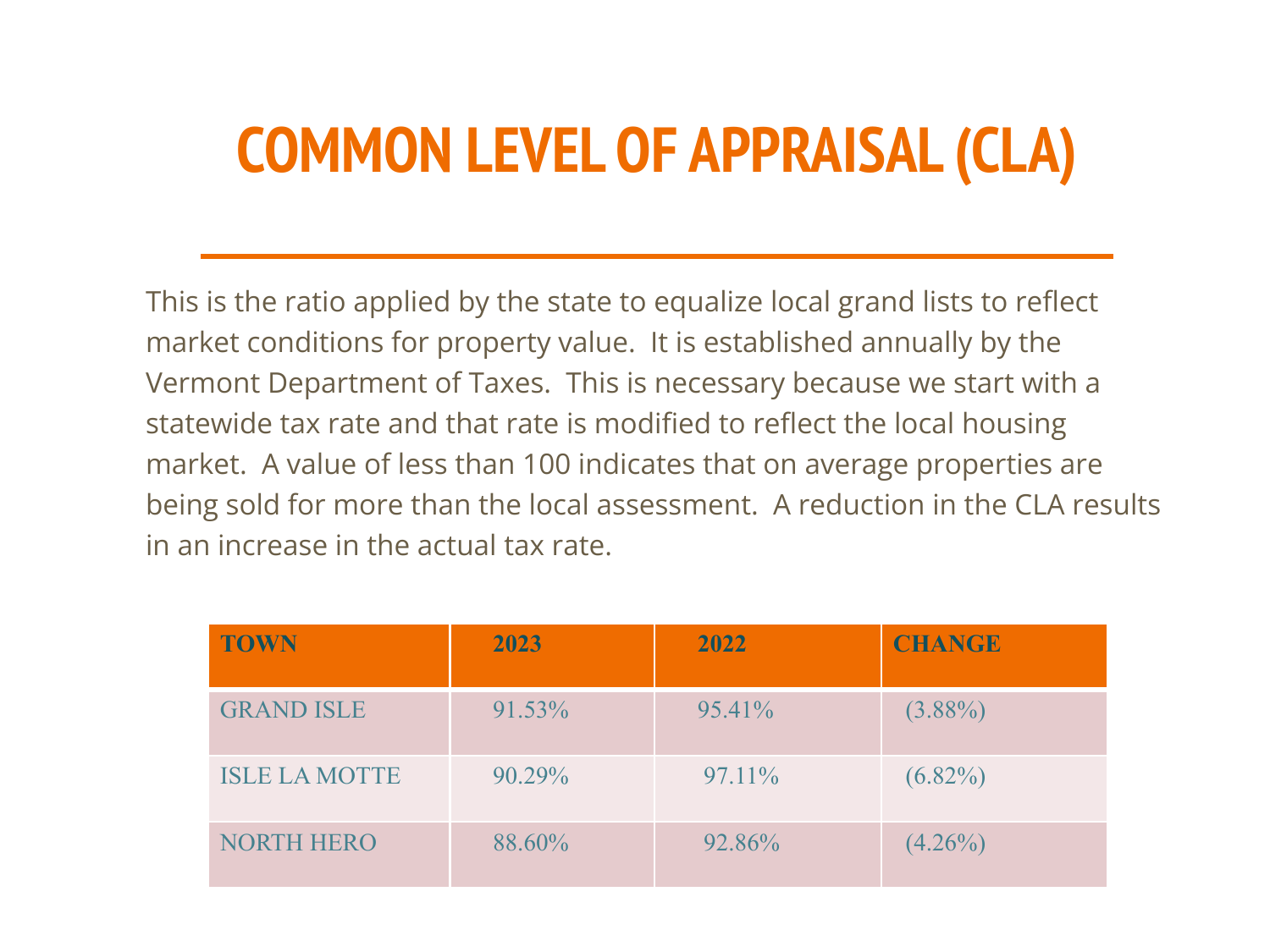# **HOW DO WE COMPARE?**

### ● To previous years' tax rates?

| <b>Isle La Motte Tax Rates</b>                       |       |       |       |  |  |
|------------------------------------------------------|-------|-------|-------|--|--|
| FY2022 FY2021<br><b>FY2023</b><br><i>*</i> Estimated |       |       |       |  |  |
| Homestead                                            | 1.588 | 1.699 | 1.591 |  |  |
| Non Homestead                                        | 1.641 | 1.73  | 1.612 |  |  |

**PROJECTED TAX RATE IMPACT TAX LIABILITY BY \$222 ON A \$200,000 PROPERTY ASSESSMENT**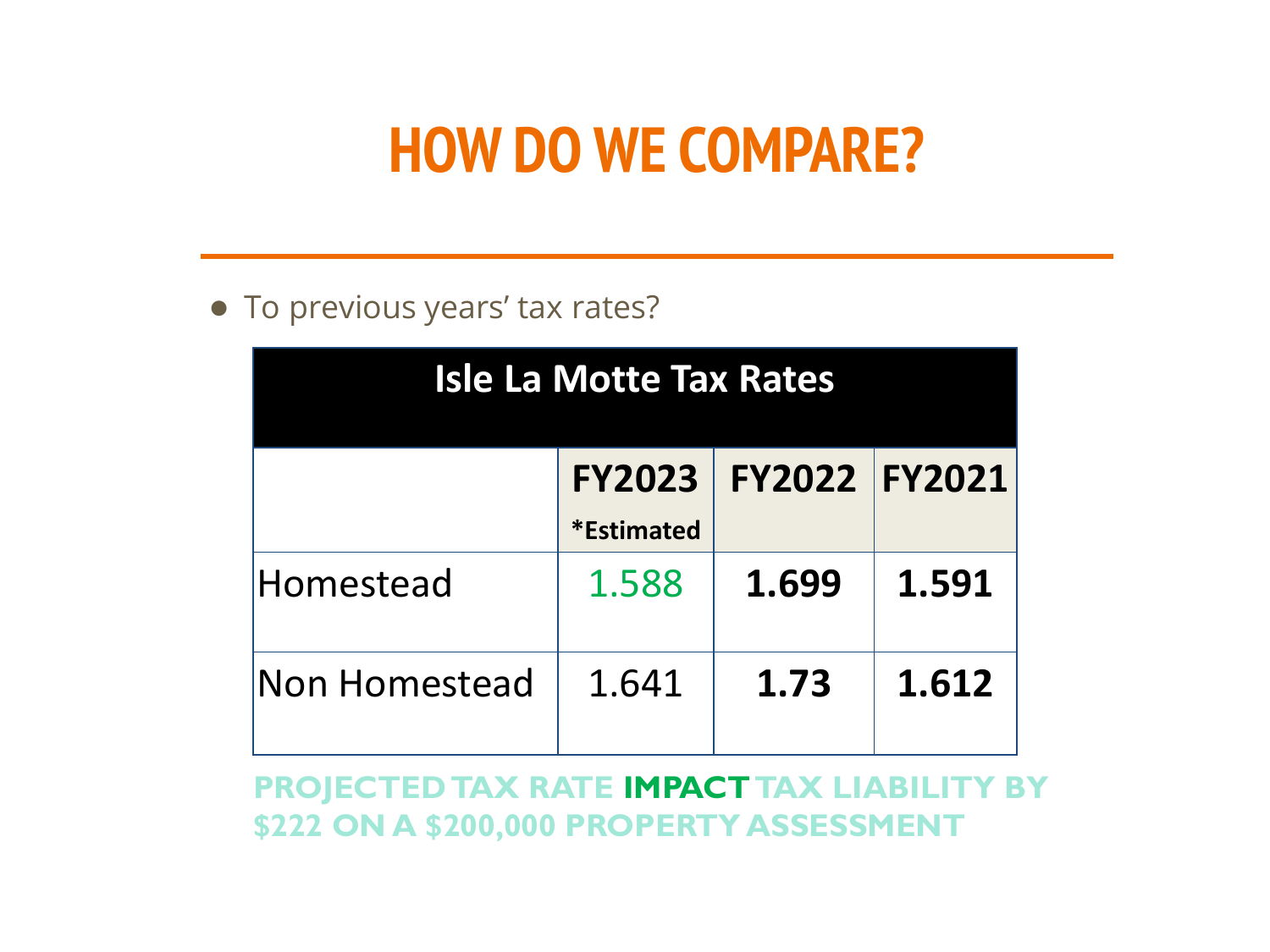# **HOW DO WE COMPARE?**

### ● To previous years' tax rates?

| <b>North Hero Tax Rates</b>                    |                                           |               |               |  |  |  |
|------------------------------------------------|-------------------------------------------|---------------|---------------|--|--|--|
|                                                | <b>FY2023</b><br><i><b>*Estimated</b></i> | <b>FY2022</b> | <b>FY2021</b> |  |  |  |
| Homestead                                      | 1.6191                                    | 1.679         | 1.687         |  |  |  |
| 1.714<br><b>Non Homestead</b><br>1.673<br>1.73 |                                           |               |               |  |  |  |
| CTED TAX RATE <b>IMPACT</b> TAX LIABILITY BY   |                                           |               |               |  |  |  |

**\$120 ON A \$200,000 PROPERTY ASSESSMENT**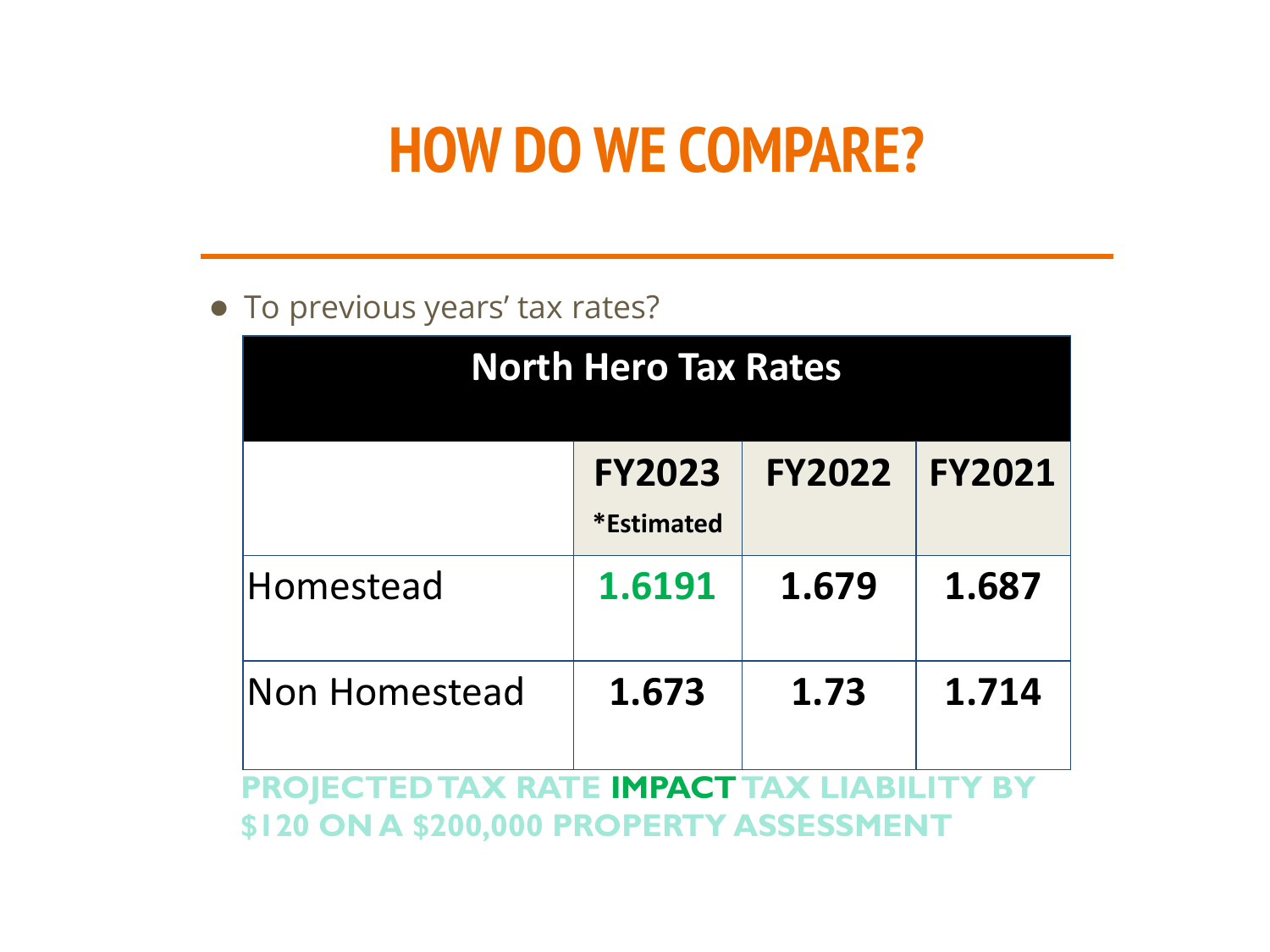# **HOW DO WE COMPARE?**

### ● To previous years' tax rates?

| <b>Grand Isle Tax Rates</b>                                                            |                                           |               |               |  |
|----------------------------------------------------------------------------------------|-------------------------------------------|---------------|---------------|--|
|                                                                                        | <b>FY2023</b><br><i><b>*Estimated</b></i> | <b>FY2022</b> | <b>FY2021</b> |  |
| Homestead                                                                              | 1.566                                     | 1.633         | 1.613         |  |
| <b>Non Homestead</b>                                                                   | 1.619                                     | 1.730         | 1.639         |  |
| PROJECTED TAX RATE IMPACT TAX LIABILITY BY<br>\$134 ON A \$200,000 PROPERTY ASSESSMENT |                                           |               |               |  |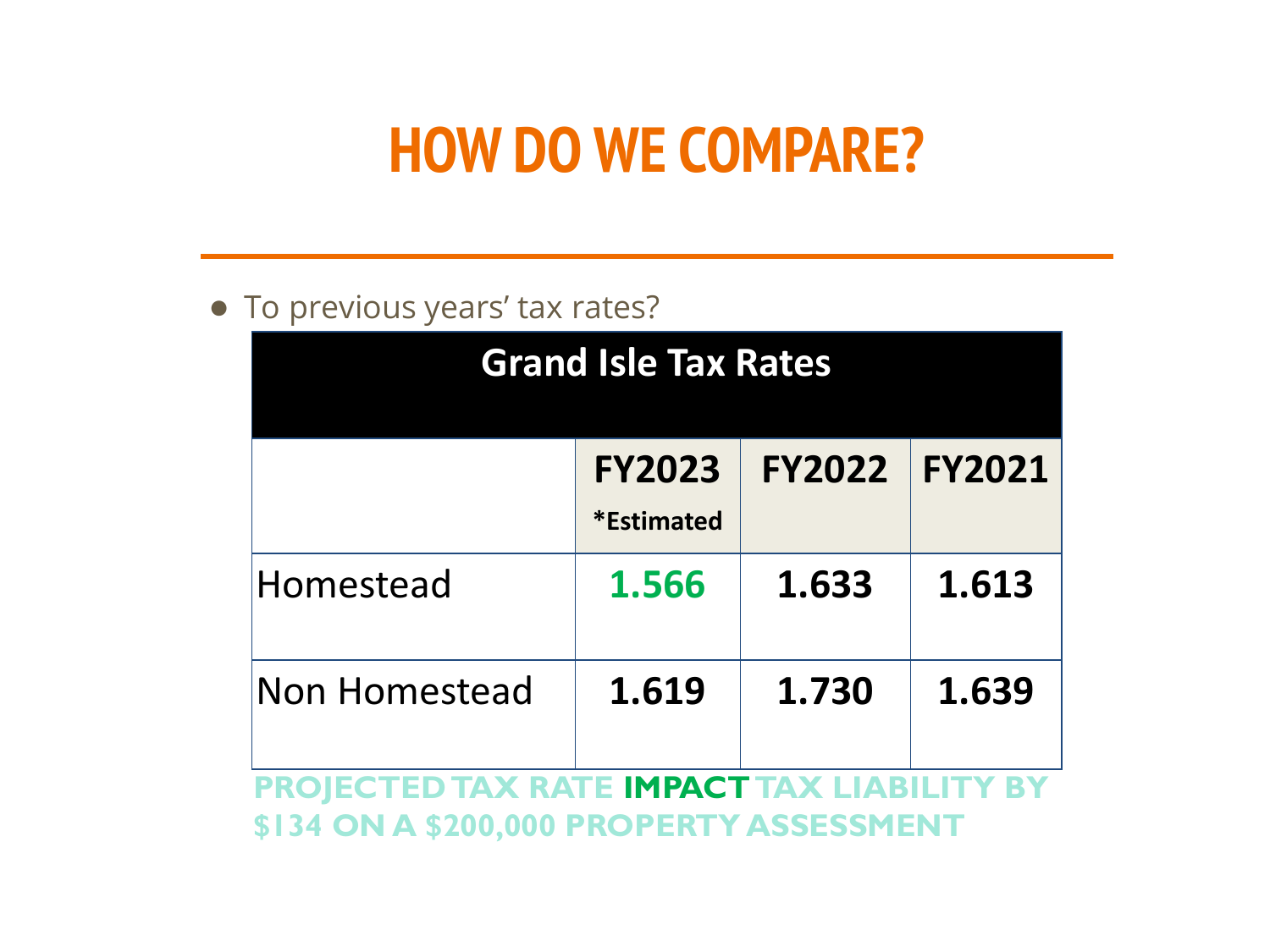# **Proposed Capital Reserve Fund**

In Article 4, the CIUUSD Board asks voters to establish a capital reserve fund.

Any audited end-of-year surplus from FY 2022 will be deposited into this account.

The fund is intended to finance future maintenance and improvements to the CIUUSD school buildings - Grand Isle Campus, North Hero Campus, and Isle La Motte Campus. All expenses using funds from the capital reserve require board approval.

Depositing surplus funds into the capital reserve requires annual voter approval.